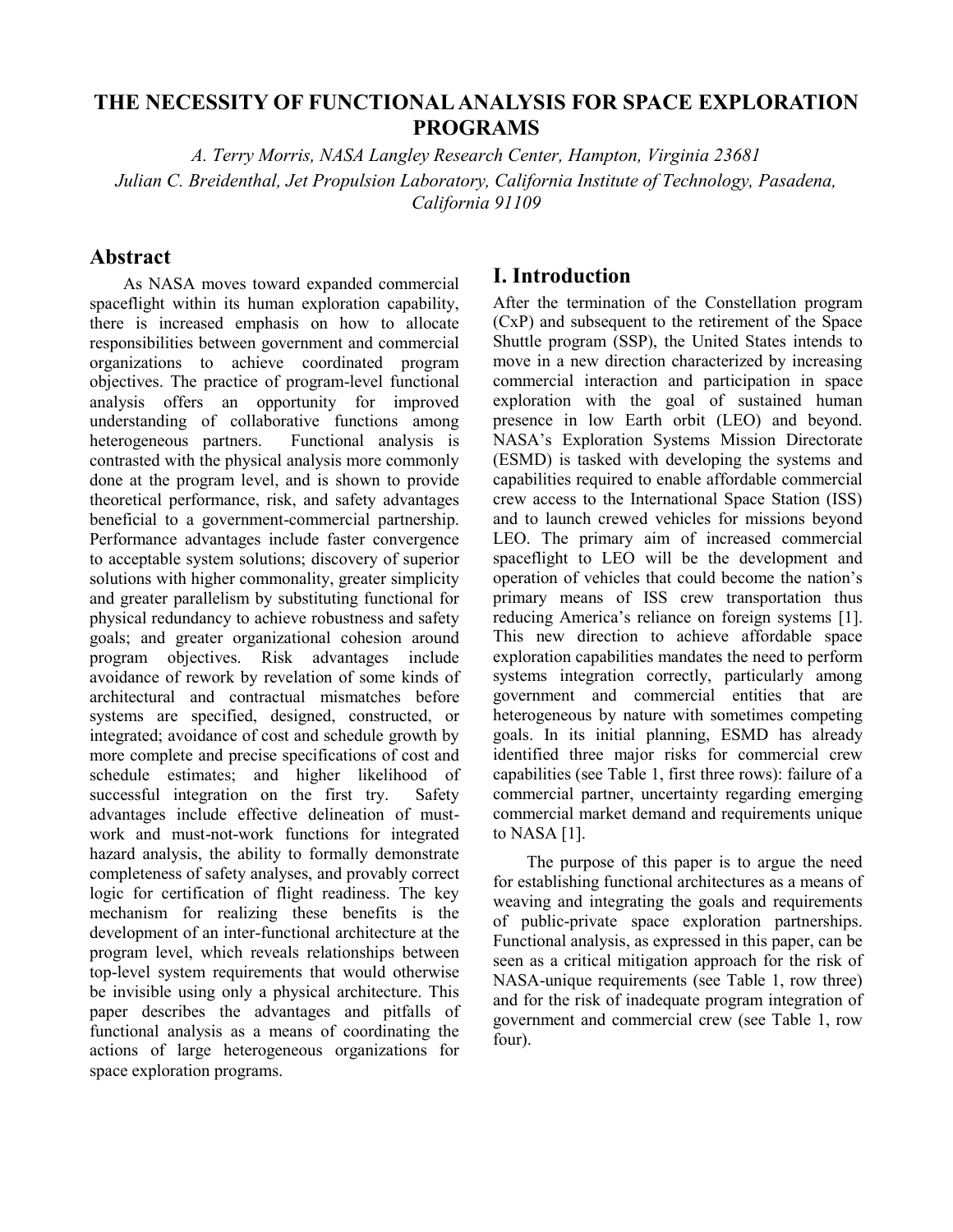**Table 1. NASA Programmatic Risks Concerning Commercial Crew** 

| <b>Risk Title</b>                                                                                                        | <b>Risk Statement</b>                                                                                                                                                  |
|--------------------------------------------------------------------------------------------------------------------------|------------------------------------------------------------------------------------------------------------------------------------------------------------------------|
| <b>Failure of a</b><br><b>Commercial Partner</b>                                                                         | Commercial partners may not be able to<br>complete the demonstration phase and thus<br>NASA's investment would not result in<br>available commercial services.         |
| Uncertainty<br><b>Regarding Emerging</b><br><b>Commercial Market</b><br><b>Demand</b>                                    | With a minimum of only two flights per year<br>from NASA and an uncertain non-NASA<br>market, potential providers may be wary of the<br>commercial business potential. |
| <b>Requirements</b><br><b>Unique to NASA</b>                                                                             | NASA-unique requirements will increase the<br>cost to provide services such that the<br>commercial providers may not be able to<br>capture non-NASA markets.           |
| <b>Inadequate Program</b><br><b>Integration of</b><br><b>Government and</b><br><b>Commercial Crew</b><br><b>Products</b> | Program management may not integrate<br>divergent government and commercial interests<br>resulting in increased costs, inefficiencies<br>and/or program termination.   |

# **II. Background**

## *A. Managing the Interfaces, Interactions and Influences via Effective System Integration*

System integration, in general, involves managing the interfaces, interactions and influences of the players and components of a system in order to achieve the end product or mission. Integration management, in the context of large scale systems, is an arduous and time-consuming process, particularly between heterogeneous stakeholders with divergent agendas. We assert that both good program management and effective system integration are fundamentally necessary to achieve commercial crew exploration goals within funding and timing constraints. This point is often overlooked because many managers looking to save costs believe that physically independent or (physically) loosely coupled systems do not require system integration effort. The purpose of good program management is to direct the program toward program success. The purpose of effective system integration is the success of the end product. Broadly speaking, system integration is the process of bringing together the component subsystems into one system and ensuring that the subsystems function together as a coordinated whole. Simply stated, system integration

is more than system assembly. A foundational tool in the system integration arsenal is functional analysis which can be used at both the programmatic system level and the lower project subsystem levels. In this paper, we will use the term "system" to refer to the coordinated product at the program level and the term "subsystem" to refer to project-level products. Depending on the scope of the project, its subsystem can be very large and can be sub-divided into multiple lower-level subsystems. As a high level risk mitigation tool, the authors intend to focus primarily on the programmatic benefits of functional analysis.

## *B. What is Functional Analysis?*

The goal of the systems design process is to transform explicit and latent requirements into a coherent description of system functions that can be used to guide a design (Figure 1). In this endeavor it is very common to decompose a system into smaller pieces that can be more easily understood. Those smaller pieces are divisions of the system using a separation criterion: typically spatial<sup>1</sup> in the case of hardware or facilities, administrative in the case of organizations, or in the case of software some other criterion such as boundaries of configuration items. From this division arises the concept of interfaces, regions of interaction between the decomposed pieces.

In principle there are as many possible separation criteria as there are distinctions within human thought. We will concentrate here on just two commonly used criteria: spatial and functional. Choosing to decompose a system spatially leads to one particular kind of system architecture, while choosing to decompose a system functionally leads to another, as sketched in Figure 2. Each of these potential decompositions is both useful, and by itself, inadequate. The spatial decomposition has the ability to reveal spatial relationships, and is convenient for organizing characteristics that have a clear relationship to spatial boundaries such as mass, temperature, or energy flow. The functional decomposition reveals functional relationships, and is

 $\overline{a}$ 

<sup>&</sup>lt;sup>1</sup>Footnote 1 The term "physical" is a common substitution for "spatial", though strictly speaking there are other physical distinctions that might be used as criteria for decomposition such as time, density, temperature, etc.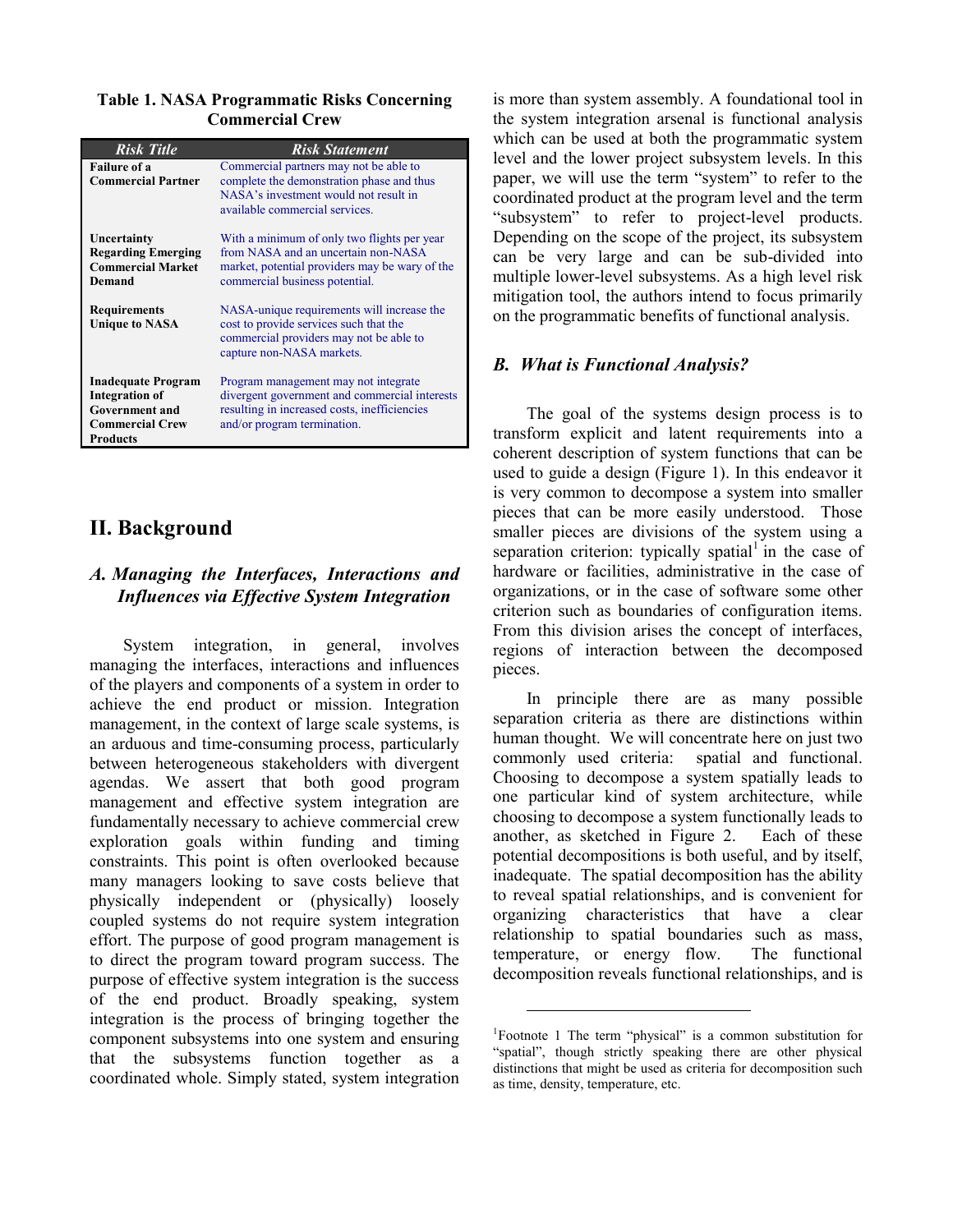

**Figure 2. Two Decompositions of the Same Space Transportation System** 

convenient for organizing characteristics that have a clear relationship to functional boundaries such as computational loading, response time, or data volume. However, neither decomposition type can reveal the relationships accessible using the other. To the extent that success of a system depends on management of spatial and functional characteristics at the same time, both decompositions are necessary. Functional analysis, then, is a systematic process of, decomposing, describing and relating the functions a system must perform in order to achieve end product success. It is important to note that functional analysis at the top program-level probably should not address how these functions will be performed. This is because large scale systems generally have multiple levels of planning, coordination and implementation. The program level utilizes requirements to determine what it wants. These requirements describe the "what". In many cases, the requirements are provided to other organizations (contractors, vendors, integrators, etc.) who compete to determine the "how to build the what". There are generally multiple design implementations that can satisfy requirements. Good requirements attempt not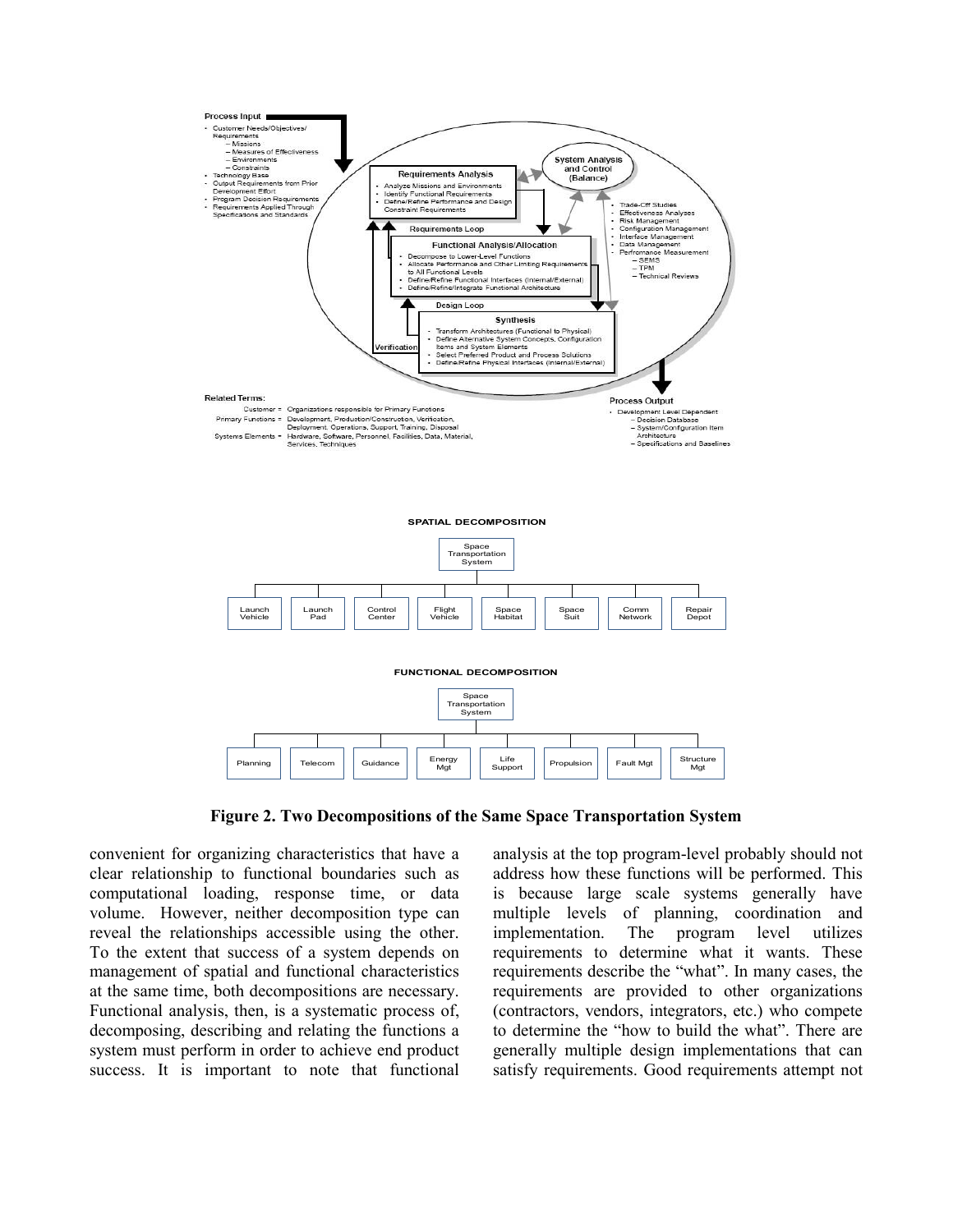to be overly prescriptive so as not to restrict the design space. And since the set of core high-level functions are extracted and derived from these highlevel requirements, they, too, should describe "what actions are required" and not "how to do the actions".

Skilled systems engineers will try to select physical subsystems that align well with functions, but there are limits to how completely this can be done because functions usually overlap each other when mapped to physical subsystems. This invariably forces a compromise in which some functions must be split between subsystems. It is these cross-subsystem functions that are amenable to functional analysis. Functions that truly can be contained completely within one subsystem should be left for that subsystem to manage on their own.

In the early phases of the program life cycle, functional analysis reveals top-down, system-level functions that need to be performed by the system, where these functions need to be performed, and how often they need to be performed [2]. This is accomplished by examining functions according to various criteria such as sequence, data exchange, or resource usage; decomposing higher-level functions into lower-level functions; and allocating functions from the program to any number of dependent projects [3]. Functions, in this context, are processes that take inputs in and transform them into outputs [4] to achieve the system goals and objectives. These functions may be stated explicitly in the source requirements, or they may be derived from requirements. They may also be covered partly in operational concepts and are at times called by different titles like "logical decomposition." The functions will eventually be performed through the use of hardware, software and/or people.

# *C. The Concept of Inter-Functional Architecture*

In general a functional architecture contains at least a statement of the existence of functional subdivisions of a system, and a statement of a set of relationships between them. There may also be descriptions of principles and guidelines that govern their design and evolution over time [5], or additional information describing rationale and stakeholder concerns [6]. The artifacts used to express the relationships between functions include object models, data flow diagrams, state models, activity diagrams, functional flow block diagrams (FFBDs), and performance budgets, to name a few. These artifacts help produce an interim product called the functional architecture description (FAD), which describes the system in terms of a functional decomposition rather than a spatial decomposition.

We have found useful the concept of an interfunctional architecture (IFA). An inter-functional architecture is a design structure matrix [7] applied to the functional decomposition of the system. Design structure matrices document relationships between components, and are the parent class of the commonly used N2-diagrams. We believe that this article is the first recognition of applicability of the design structure matrix to a functional decomposition of the system. The matrix may be represented in tabular form as in Table 2 (the X's represent links to other information describing the relationships between functions), or in the form of a directed graphical representation showing the interrelationships between high-level system functions (see Figure 3). The latter is more convenient when the matrix is sparse. It is important to note that use of data flows in the examples is notional; any other kind of relationship can be represented in an inter-functional architecture.

Design structure, in this context, is a statement about a set of functional relationships. Formally, a design structure matrix is a set of ordered pairs *G =*   $(F, L)$ , where  $F$  is a finite set of functions, and  $L$  is a link associated with a rule that assigns relationships to groups of functions that are a subsets of *F*. The rows and columns of the matrix, or the nodes on the graph, represent various system-level functions in *F*, while the links, *L*, describe dependencies between various functions. The relationships pointed to by (*L)* can represent data flows, state transitions, event triggers, open information streams, timing of events, etc. The IFA differs from the functional flow block diagram, the former being more general and the latter being more specific to sequencing and triggering of activities. First, the FFBD describes the sequential relationship of all functions that must be accomplished. The IFA can show any type of relationship and is amenable to any of the techniques for detecting architectural mismatches that are used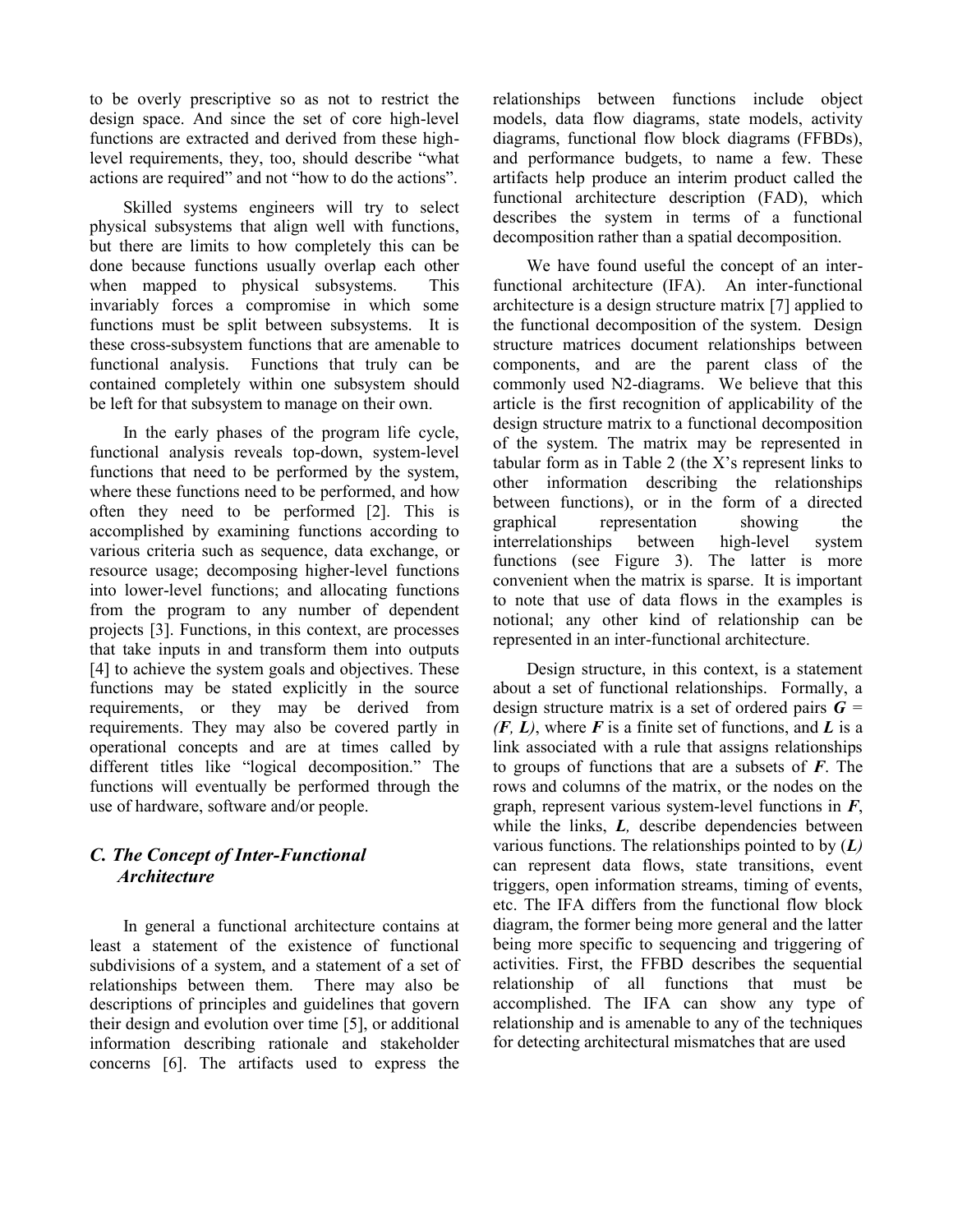|                       | Guidance | Thermal | Display &<br>Controls | Fault<br>Mgt | Recovery<br>Mgt | Sequencing | Comm | Miss Plan |
|-----------------------|----------|---------|-----------------------|--------------|-----------------|------------|------|-----------|
| Guidance              |          |         |                       |              |                 |            | X    | X         |
| Thermal               | X        |         | X                     |              |                 |            |      | X         |
| Display &<br>Controls |          |         |                       | X            |                 |            |      |           |
| Fault Mgt             |          |         |                       |              |                 |            |      |           |
| Recovery Mgt          |          |         |                       |              |                 |            | X    |           |
| Sequencing            |          |         | X                     |              |                 |            | X    |           |
| Comm                  |          |         |                       |              |                 |            |      | X         |
| Miss Plan             |          |         |                       |              |                 |            |      |           |

**Table 2. Design Structure Matrix Notional Example for Data Flow Relationships** 



**Figure 3. Inter-Functional Architecture Notional Example for Data Flow Relationships** 

on N2-diagrams; for instance, interface balancing or mechanization comparisons. This is an important advantage as it quickly reveals mismatches between system-level functions. Second, the FFBD arranges functions in a logical sequence whereas the IFA does not necessarily. The IFA can be useful in revealing missing requirements in addition to architecture insights that are more difficult to view using single function or physical architectures.

## *D. Can Functional Analysis and Spatial (Physical) Analysis be Combined?*

Any hierarchy created by decomposing a system depends on the perspective taken by the viewer, and subsequently any number of decomposed hierarchies can be defined for the same set of systems [8]. The logical subsystems for spatial (physical) analysis are the physical components. The logical subsystems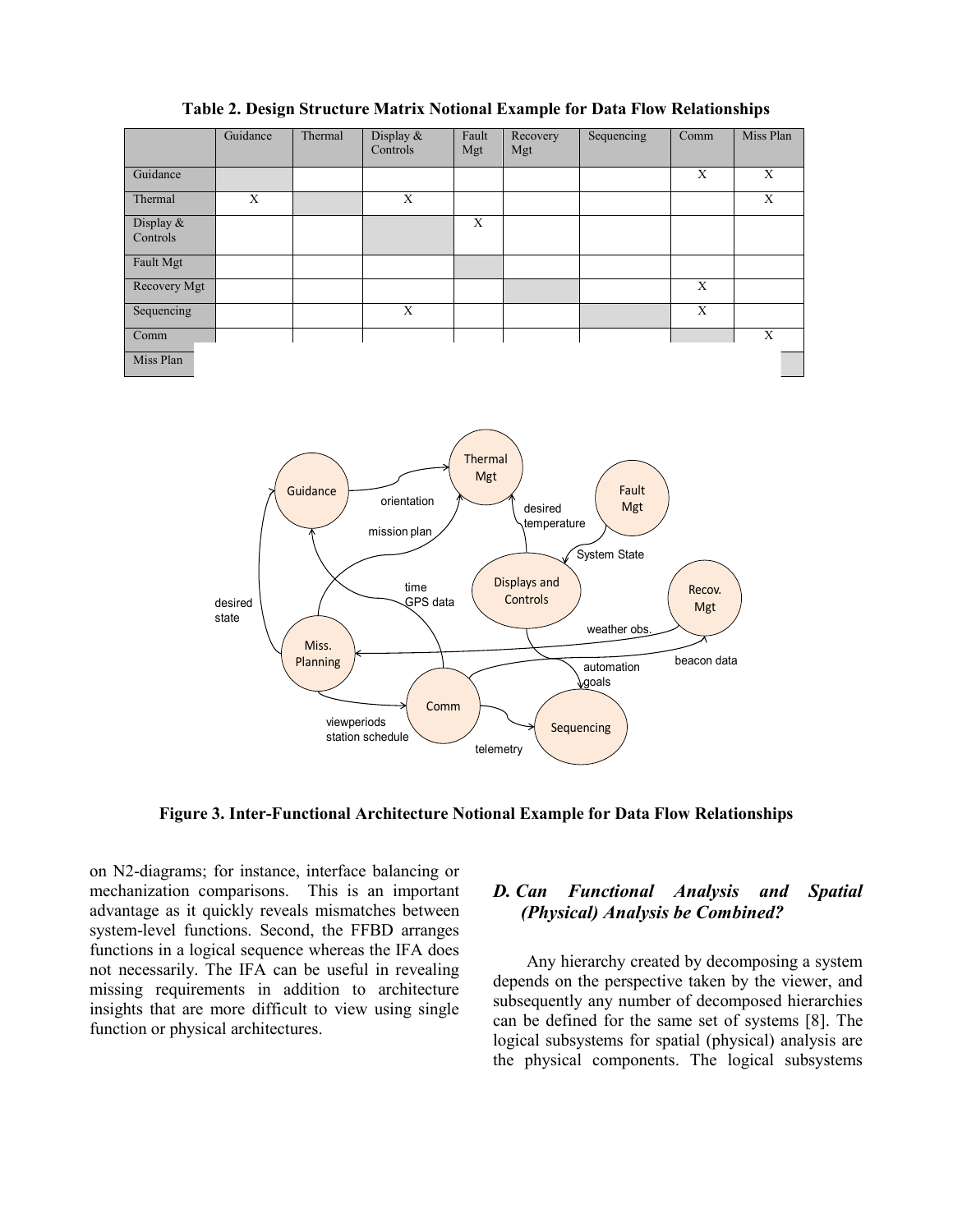

**Figure 4. Initial Organizational Structure for NASA's Constellation Program** 

for functional analysis are the functions. Each viewpoint has advantages and disadvantages. Similarly, either approach may be able to yield an acceptable system solution if due diligence and sound system engineering principles are consistently applied throughout the life cycle given enough time and money. But, in the real world, where divergent organizational cultures, different mental models, competing paradigms and perspectives exist, some organizations prefer one approach over the other or choose a combination of both. For example, in the recently terminated Constellation program, the program's organizational structure was decomposed functionally using Apollo's "5-box" structure plus an additional "Advanced Projects Office" box (Figure 4, second row) whereas the projects were decomposed physically based on various system components in the physical architecture [9] (Figure 4, third row). The functional decomposition in Figure 4 (row 2) is primarily focused on the people and personnel tasks. The functional decomposition described in this paper focuses on the required functions of the integrated end product, that is, the functions that integrate the physical components. Good program management serves the people. Good systems engineering serves the end product. Functional analysis is needed in both regimes.

## *E. What is Program-Level Functional Analysis?*

Program-level functional analysis is functional analysis applied at the highest level within a program to capture the fundamental set of system functions required for the end product to accomplish systemlevel goals and objectives. This fundamental or core set of functions are established based on explicit and derived requirements. Depending on the program's organizational structure [10], projects of the program can be decomposed functionally, spatially (physically) or both.

## *F. How is Program-Level Functional Analysis Different from Project-Level Functional Analysis?*

Whereas program-level functional analysis utilizes requirements to establish the core or fundamental set of system-level functions, projectlevel functional analysis starts with the subset of functions allocated from the program. Functional analysis at the program-level inherently describes the aggregated characteristics of the whole system, as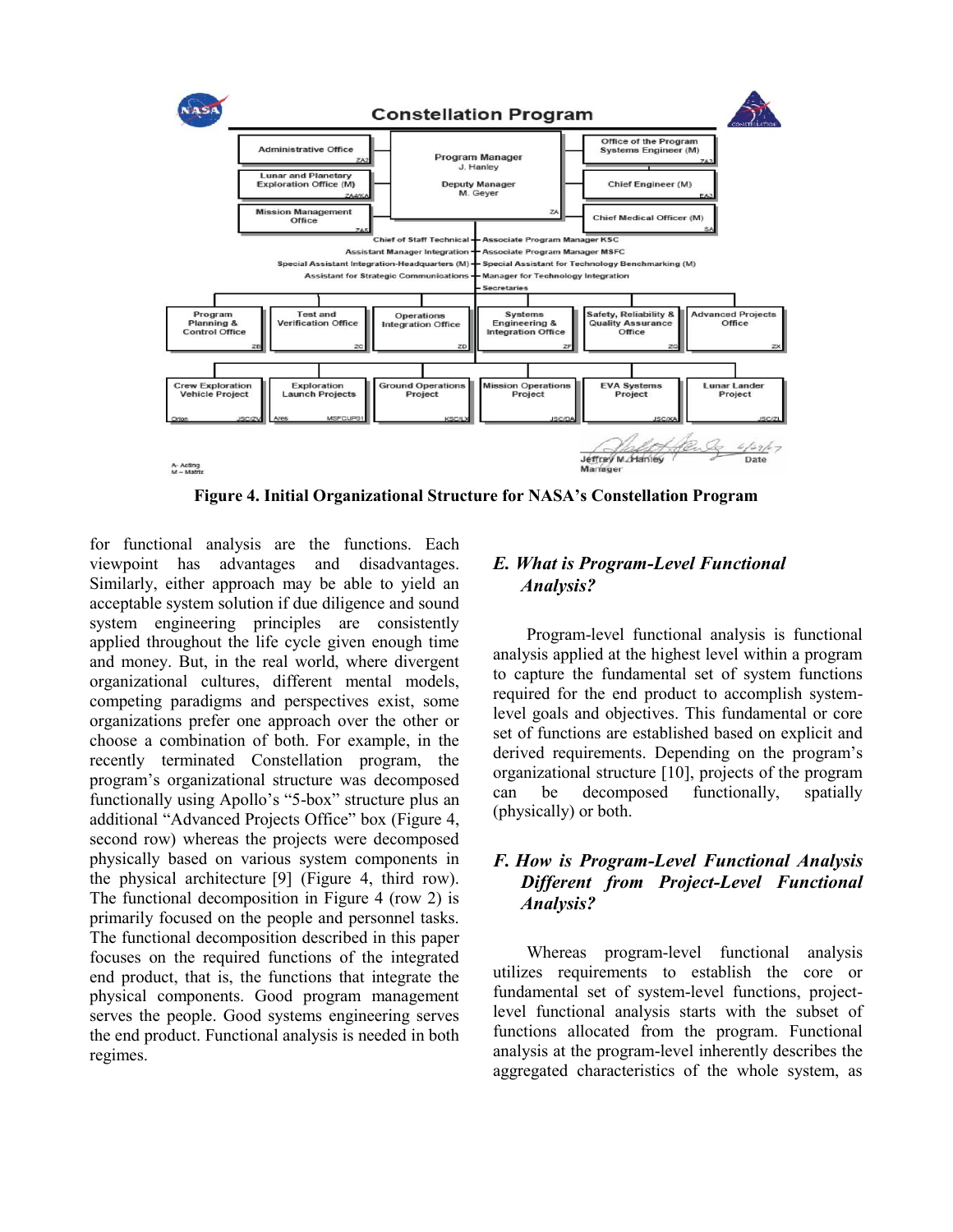opposed to project-level functional analyses which inherently describe the partial characteristics for a single subsystem. Furthermore, the program-level should only describe "what actions to perform", while most if not all project-level functional analyses should include "how to perform the allocated function" as well. The program-project relationship often represents a parent-child dependency. Traceability between the chain of functions between the program and the projects must ensure that there are no disconnects. The project's goal is to develop products or deliverables that perform the functions allocated to them by the program. The programmatic goal is to harmonize the partial functions allocated to the set of projects to meet program goals and objectives. Though program-level functional analysis contains high-level functions and should stop decomposing when project-level functions are reached, project-level functions can be extremely detailed, exhaustively including all sub-functions required to realize complete implementations of the partial functions allocated to them by the program.

# **III. The Necessity of Functional Analysis for Space Exploration Programs**

The philosopher, poet and novelist George Santayana once wrote [11], "Those who cannot remember the past are condemned to repeat it." This wisdom embodies the efforts of many organizations and individuals (managers, engineers, scientists, etc.) who want to learn from past mistakes in order to grow, mature and improve. NASA is one such organization that attempts to explicitly learn from past faults and failures. A few years before Shuttle retirement, NASA leaders addressed several technical and management/leadership lessons learned from the Shuttle in order to leverage this knowledge on future human space exploration efforts. One of the technical lessons learned [12] was called "Simplification by functional integration versus complexity by decomposition." In this lesson, the leaders preferred the benefits of functional integration as a means of providing a strong connection between system components. In the reference, the term "complexity by decomposition" refers to a phenomenon where excessively segmented spatial (physical) subsystems add functional complexity elsewhere in the system. As we have already discussed earlier, functional analysis has definite advantages over spatial analysis alone. One of the management/leadership lessons learned from the Space Shuttle involved "cost control versus cost assessment." The primary lesson is leadership must control costs across the entire life cycle. This is accomplished by leadership not allowing costs to be neglected or to become reactionary. The neglect of utilizing effective integration tools (like functional analysis) has a profound impact on costs. In another report describing lessons learned during Space Shuttle Integration, Boeing's Space Shuttle Orbiter Program Director exclaimed [13], "We were not as smart as we thought we were! Develop and maintain a strong integration team throughout the program life cycle. Empower integration to challenge the elements and program on issues of design flaws and interaction between the elements." Strong integration is relevant and required from both technical and leadership perspectives. Technically, strong integration requires tools and techniques that manage the interfaces, interactions and influences between the parts of the system. From a leadership perspective, program integration and project engineering should be staffed with respected peers who have the courage to tackle issues. It is safe to infer from these and other lessons that neglect of strong integration (via people and engineering tools) has a significant impact on costs and schedule.

It is in the same manner that we focus on functional analysis as a means of coordinating the actions of large and diverse organizations for space exploration. This section will address functional analysis as a partial solution to heterogeneous program integration, the theoretical advantages of functional analysis, various approaches to developing an inter-functional architecture, as well as the pitfalls which may be encountered. The consequences of neglecting functional analysis at the program level will also be discussed.

## *A. A Partial Solution for Heterogeneous Exploration Program Integration*

Most of the lessons learned from previous space exploration programs have been clustered into categories generally termed "management/ leadership" and "technical". Both categories are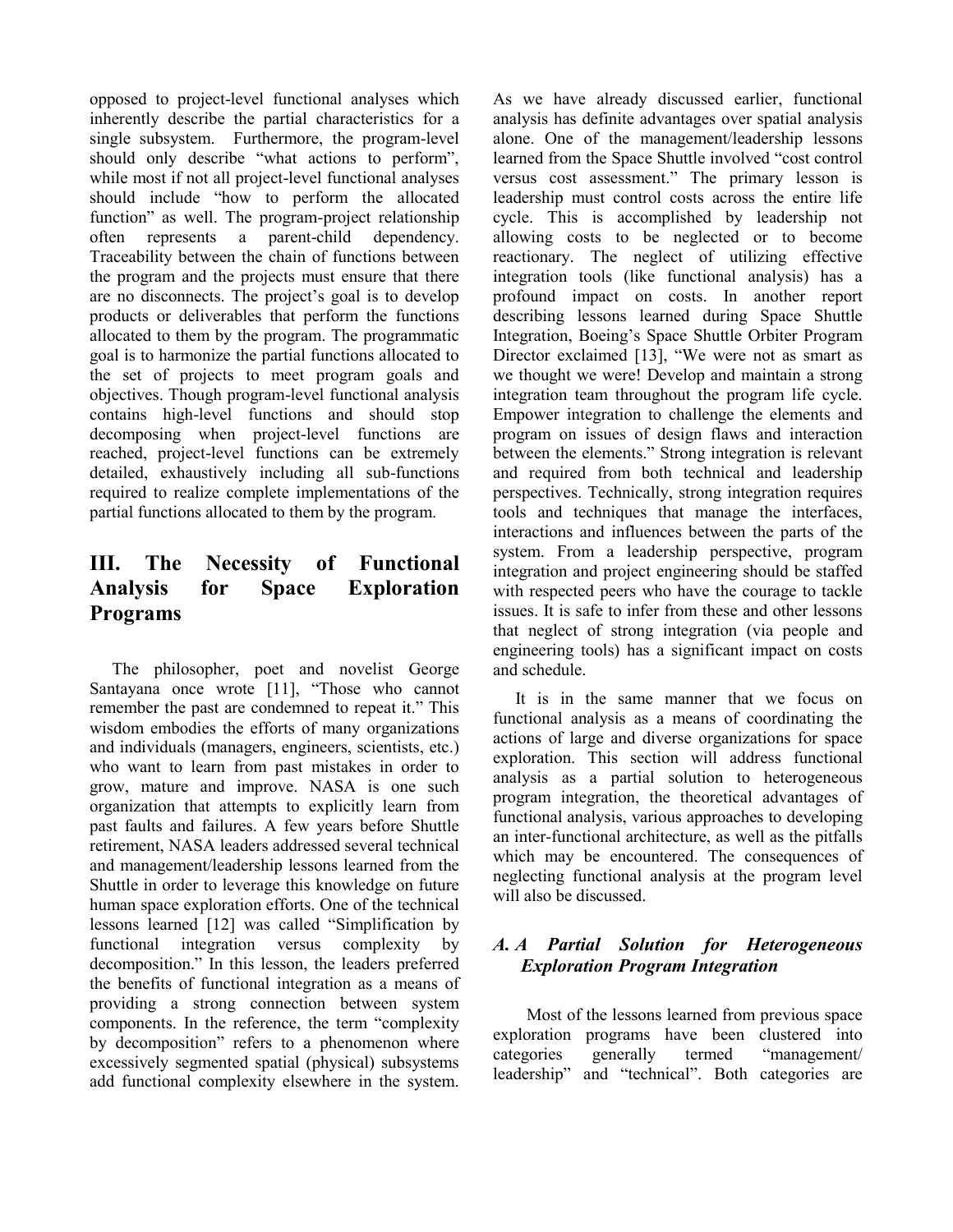complementary and both are required to achieve program end product success. Functional analysis, particularly at the program integration level, appears to provide part of the solution that enables strong product integration. This is because functional analysis efficiently bridges the gap between systemlevel requirements (what is holistically wanted from the system) and lower-level project implementations. Functional analysis at the system level (for long term space exploration ventures) is usually technologyindependent which means it is an excellent tool for guiding product behavior over an extended life cycle. Given the unpredictability and uncertainty involved with space exploration, functional analysis is also evolvable and traceable vertically (from program to project and vice-versa) and horizontally (from project to project via a higher-level functional allocation). When implemented with sound engineering principles, functional analysis can provide increased costs savings (compared to political or ad hoc interface management) as well as efficiencies in communication which positively impact schedule. Functional analysis effectively serves as a technical communications tool between the program and the projects.

## *B. Theoretical Advantages of Functional Analysis*

There are three main advantages to a program that result from including functional analysis in the system design process: improved performance of the organization, reduced risk to the program, and enhanced safety of the resulting system. These advantages are theoretical in the sense that there is a train of logic that leads one to expect the advantage, but these advantages have not, to our knowledge, been experimentally verified. There have been some anecdotal reports of success which we will point out, and there is also a large body of both experimental and anecdotal information that supports the converse assertion: that there are disadvantages to omitting functional analysis.

## **1. Performance Advantages**

One important measure of the performance of a program team is the accuracy of its cost estimates. In a study carried out by the NASA Space Propulsion Synergy Team (SPST), it was found that controlling the lifecycle cost of a launch vehicle depended heavily on having a complete definition of the requirements at the beginning [14]. Also, among the most common factors for failure of software projects is an inaccurate estimate of needed resources [15]. The accuracy of a cost estimate depends to some degree on the completeness of the requirements; that is, if requirements are missing, they will not be included in early cost estimates, setting the stage for an upward trend of the estimate over time. The SPST recognized, and we independently recognized, that a functional analysis is essential to finding all the requirements. One reason is that the top-level system requirements, even if they happen to be complete, only express the requirements on the system as a whole. They do not express derived requirements that result from relationships between physical subsystems. Another reason is that the top-level requirements do not express derived requirements that result from relationships between functions, e.g. the need for communication functions to prioritize certain kinds of control or fault management data, or for power and thermal management to consider the constraints imposed by vehicle pointing for propulsion. The functionally-derived requirements can be significant drivers on both system cost and engineering cost, and they can only be found using a functional architecture.

Another important measure of the performance of a program team is its rapidity of converging to a solution. If a system were decomposed only along spatial lines, as is often done, it is easy to get insight into the physical relationships between the subsystems. It is much harder to get insight into the functional relationships starting from only a spatial decomposition. Our experience with the Constellation program was that functional relationships could be discovered eventually, starting from a purely spatial decomposition. The process used was to allocate high-level requirements to subsystems, synthesize subsystem designs, take note of their dependencies, organize the dependencies into functional clusters, analyze the functions to determine the functional relationships, and only then update the subsystem requirements to include the functionally-derived ones. However, this was a very long and expensive process in terms of personnel and time. The same thing could have been accomplished directly, in a shorter time, by starting the requirements analysis at the top level using a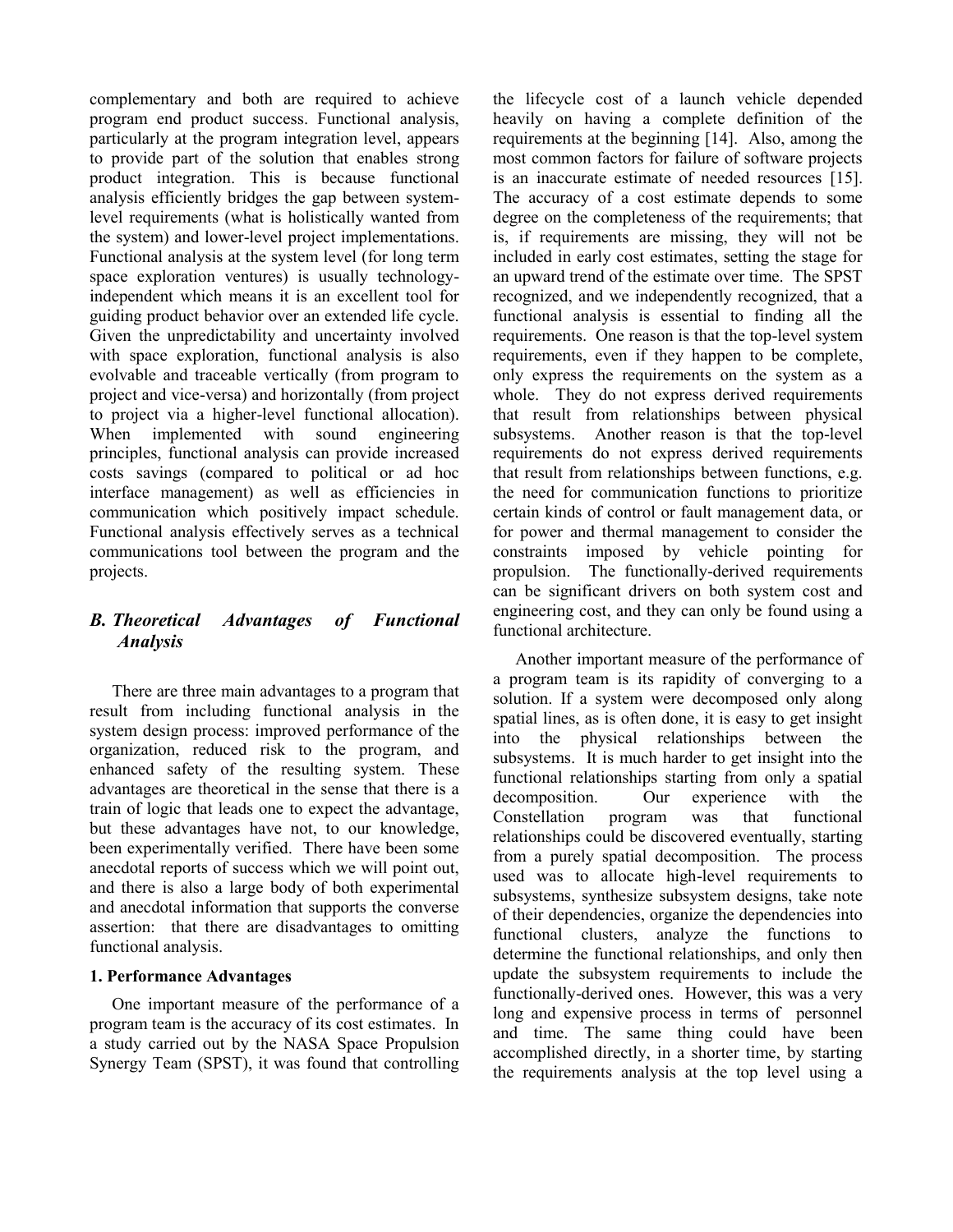functional decomposition in parallel with the spatial one.

A program team using functional analysis will often encounter design situations where they recognize that the same function must be performed in many different locations, typically having to do with a distributed function such as communication. data management or fault management. This is an opportunity to introduce commonality into the overall system design so as to achieve a superior solution in terms of cost and complexity.

Interface development can be aided with the use of a system-level functional analysis. The crosssubsystem functions, once understood, set requirements on the partial functions allocated to the subsystems. In turn, these define expectations on the interfaces that must be met if the top-level functions are to be realized. These expectations become interface requirements that can be stated as a target for the subsystem to meet. This method avoids the substantial time required for projects to discover otherwise unknown interface requirements through their own mutual interaction, and is usually less costly.

Fault management also benefits from functional analysis. Fundamentally, fault management has to make decisions about which functions to preserve in the event of a fault. Fault management analyses are often linked and interdependent with hazard analyses efforts with respect to must-work and must-not-work functions. So, of necessity, a fault management analysis depends on a functional analysis in its quest to determine which functions to preserve in the event of a fault. In the absence of an explicit functional analysis for the top-level system, the functional management effort has to perform a functional analysis of its own. This, however, is often done incompletely and solely for the purposes of fault management. The results can be 1) excessive time spent on fault management design while the functional analysis is being completed; 2) incomplete functional analysis, or 3) inconsistent functional analyses across disciplines. Overall engineering costs should be less by performing a single complete, consistent functional analysis for use by all technical disciplines.

Use of a functional decomposition at the top-level can help a program escape a peculiar trap when it comes to designing physical systems to match operations roles, and vice-versa. This trap is organizationally enticing because it gives the illusion that managing the people is the same as managing the operation. At the top-level, spatial boundaries inherently separate machines from human operators. The top-level owner, either the program manager or the system engineer, becomes responsible for managing the engineering transactions between the people (the machine engineers and the operations engineers). On large programs, the traffic between the people often overwhelms the manager who subsequently neglects the management of lower-level details. Under this circumstance, essentially no one is managing the match between human and machines. The way out of this trap is to use functional boundaries that keep both machines and operators together. An engineer given authority within the function can then define the allocation of subfunctions between machines and operators, and make sure that they play together effectively.

We believe that the greatest organizational performance advantage offered by functional analysis is the ability to exactly define the top-level engineering responsibility, authority, and accountability. The cross-project functions are those things that make the top-level system more than the sum of its parts. The cross-project functions are the reason for having a top-level system rather than merely a loose assemblage of subsystems under the care of a custodial parent organization that has little say in their development. The top-level organization is responsible for defining the cross-project functions; has authority over their design, verification, and integration; and is accountable if the cross-project functions are not realized. If only a physical decomposition is used, there is no concrete representation of the cross-project functions, and the top-level organization is at an extreme disadvantage in trying to create them. In fact, there is little the toplevel organization could point to as its unique role beyond physical assembly, and even that could be delegated to one or a few of the projects. There would be nothing to design, and anything further in terms of controlling budget, schedule, performance, or risk would duplicate what the projects could do for themselves. Conversely, a concrete representation of the cross-project functions facilitates communicating goals, allocating requirements, and verifying the overall system.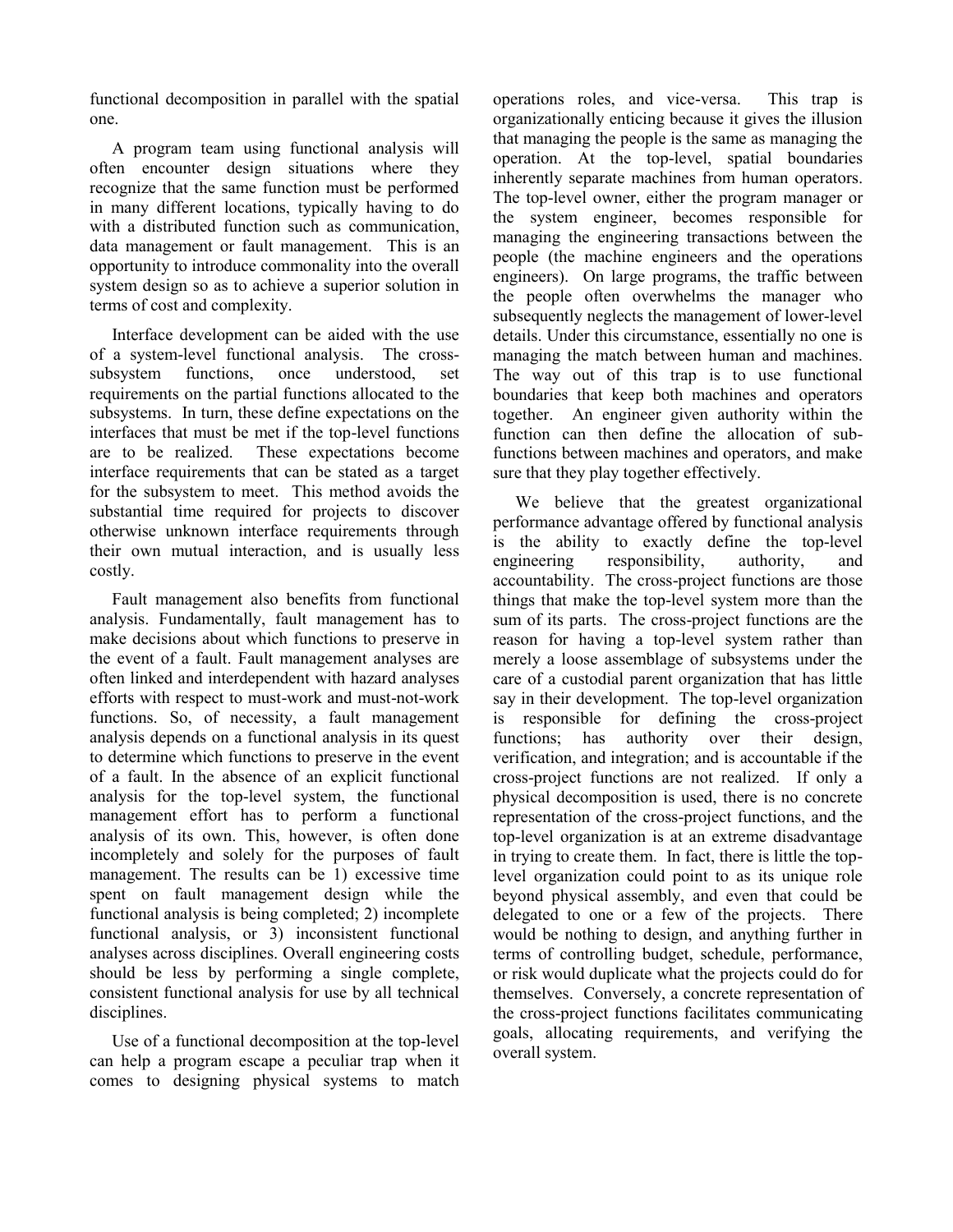### **2. Risk Advantages**

Every program faces the risk that it will make errors that create gaps, duplications, and inconsistencies in the system architecture early in the design process. If the team is not aware of functionally-derived requirements, then analysts cannot detect functional errors in the architecture, with the result that the errors persist into the final product. Such errors will not be found until the system validation process which occurs very late in the development cycle. The errors can be corrected at that time, but at higher cost than if detected early. Thus, being able to discover functionally-derived requirements is important in correcting errors during the design phase. Indeed, many requirements-driven errors can be found using functional analysis without any investment in testing, development, simulations, or even the system design process. This makes it less costly than other techniques to overcome requirements errors.

The integration phase is often the time that latent errors are discovered. With a spatial decomposition, integration of the system can begin when the spatial subsystems are complete. When subsystems are connected, the system-level functions exist for the first time, and tests on them can begin. The down side is that failures of the system-level functions are discovered in a high-cost environment, with all machines and all teams up and running, often in a colocated scenario under severe time constraints. As an alternative, top-level system functions can provide useful integration insights due to the way functions are bounded. One system-level function can be assembled at a time using partial versions of the spatial subsystems as they become available, using only as much co-location or system fidelity as is needed to verify that particular function. If extra instances of the partial subsystems are available, the integration of single functions can be done in parallel. The early testing of system-level functionality increases the level of confidence that the full system will be integrated successfully.

## **3. Safety Advantages**

An issue common to all safety analyses is whether the analysis is complete. If only physical components are considered, then only physical hazards can be addressed. Addition of a functional analysis enables identification of functional hazards as well as hazards that are physically obvious. In the case of integrated hazard analysis on the Constellation program, identifying the complete set of must-work and must-not-work functions was critical to providing a complete set of hazard mitigations because distributed systems must be analyzed for hazards in terms of the functions that rely on them [16]. Using a companion functional hazard analysis, we found a number of otherwiseunrecognized hazards, which completed the hazard list. Once these were identified, a set of hazard controls were developed to mitigate the known hazards. Completeness can be judged against the list of known hazards, and dependability cases can be constructed to prove completeness of the analysis [17, 18]. Certification of readiness is then straightforward: if the logic of the dependability case is correct, then the system is dependable for the intended use and can be certified given the verification evidence.

A final safety advantage may be available in some circumstances: finding system solutions that cut down on physical redundancy, but that still meet safety requirements. The risk in physical redundancy is common cause errors. When a common defect is found in one physical component, confidence is lost in all similar physical components. Functional redundancy can be viewed as a mitigation against common cause errors because it increases the robustness of fault tolerant designs by increasing dissimilar legs of redundancy. Additionally, functional redundancy also provides cost/volume/weight advantages. For example, suppose that having accurate time on a system clock is critical to the safety of a space vehicle. Rather than carrying a number of physical clocks, the navigation function may be able to determine time from external observations.

## *C. Approaches to Development of an Inter-Functional Architecture*

We have observed three successful approaches to developing inter-functional architectures.

#### **1. Fiat Approach**

In the *fiat* approach, a set of functions is asserted by the analyst. This can be done top-down, asserting a decomposition and then from that deriving the relationships between the functions. Alternatively,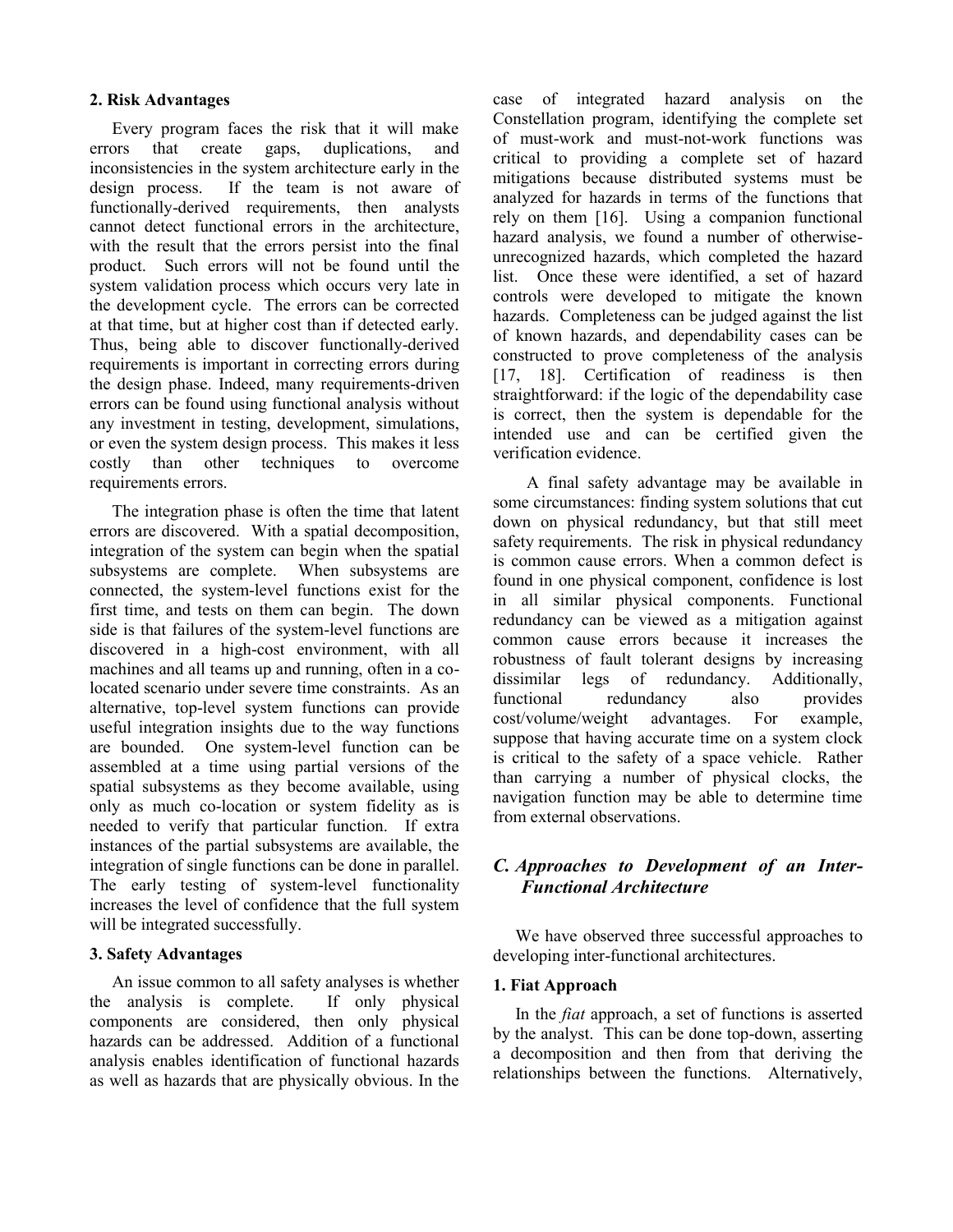this can be done bottoms-up, in which the analyst asserts a composition from known sub-functions. In either direction, the analyst may refer to functions as expressed by customers or suppliers of the system under consideration, or may refer to previouslyidentified design patterns such as the Hatley-Pirbhai template [19].

#### **2. Use Case Approach**

In the use-case approach, the analyst identifies scenarios describing the system operation using actor-verb-object statements. The verbs are then analyzed to identify functional decomposition (or composition).

#### **3. Temporal Approach**

In the temporal approach, the analyst describes the system operation using required timelines of events. The analyst then identifies transformations that must occur between events. The transformations are used to generate a candidate set of functions, which then may be organized as either a decomposition or a composition (see comment on the pitfall of temporality below).

#### *D. Pitfalls in Functional Analysis*

#### **1. Failure to Consider Alternatives**

The first functional architecture found is rarely the best. Buede [4] recommends trying alternate decompositions, disaggregating the functions differently, bundling and unbundling transactions differently, re-evaluating functional dominance in terms of feedback and control, catching interface errors. Of course the judgment of "best" is a problematic issue, but some reasonable factors to consider are sufficiency for the problem space, interface balance, freedom from gaps and undesired overlaps, complexity of mapping to the physical decomposition, and verifiability.

### **2. Temporality**

Particularly when following the temporal approach, it may be tempting to make a one-to-one identification between periods of activity and the functions. To see the consequence of succumbing to this temptation, consider an elevator system. One potential timeline for the system might be:

Passengers request use of the elevator Elevator goes to the first floor Passengers ingress car on the first floor Elevator goes to the second floor Passengers egress car on the second floor

Elevator goes to the top floor Passengers egress car on the top floor

Using a strict identification of activity into function, the functions would be:

Request use Go to first floor Ingress first floor Go to second floor Egress second floor … Go to top floor

Egress top floor

…

There are at least three deficiencies of the resulting set of functions. Perhaps the most obvious is that there are too many nearly identical functions; "go to floor" would be more useful than "go to floor N". The next deficiency is that the timeline only expressed one possible sequence of operation. There are many possible sequences for an elevator to execute, so the timeline does not express that possibility well. This is very typical of "happy day" analyses that ignore the possibility of error conditions that require the system to execute contingency sequences. The third deficiency is that many functions are missing: support of riding passengers, emergency communication, or maintenance are a few that come to mind. It is usually necessary to go back and consider alternative decompositions after starting on a temporal approach to alleviate these kinds of deficiencies.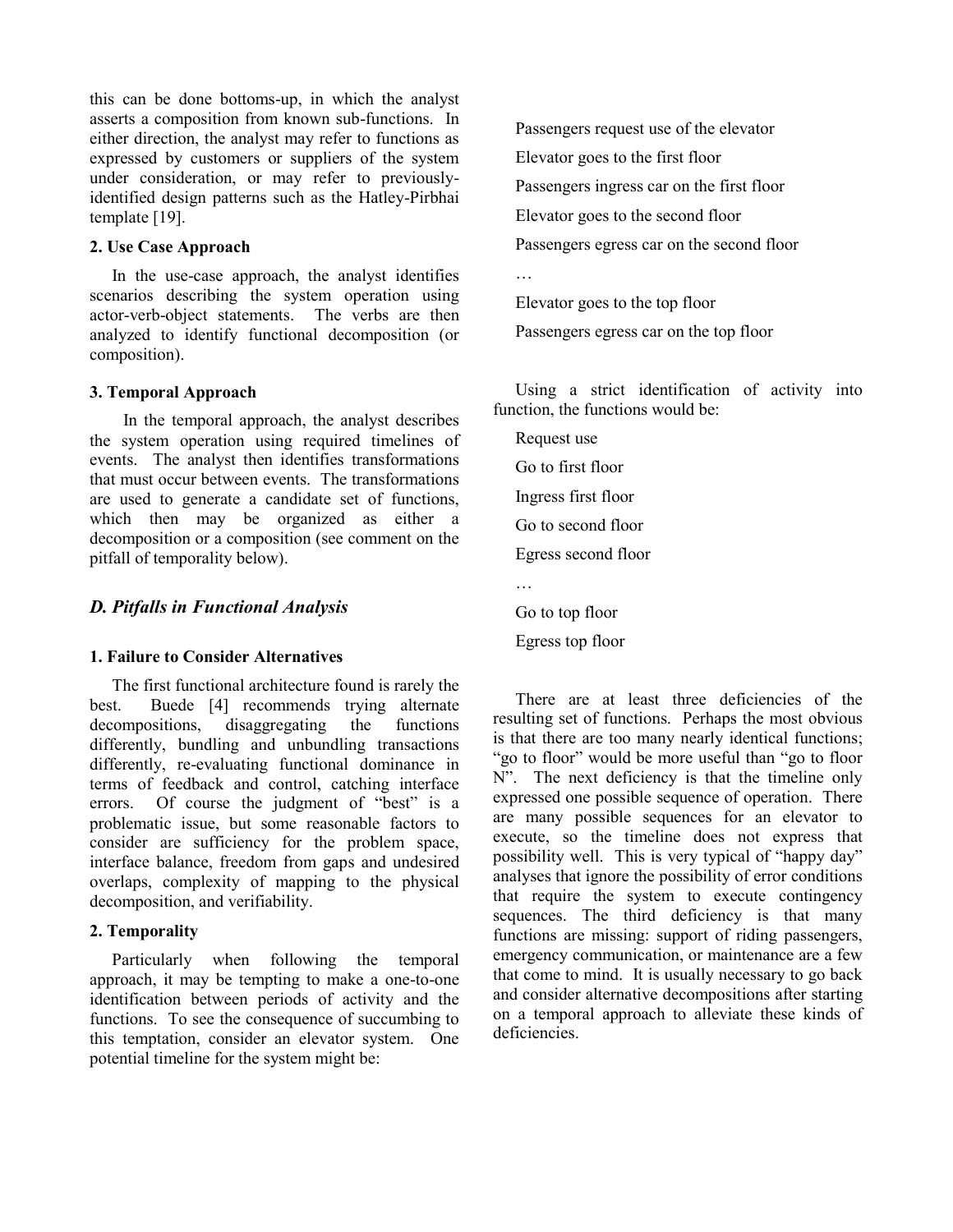### **3. Excessive Abstraction**

In the functional decomposition or recomposition processes, functions can become too general or obscure to be used as meaningful kernels of allocation, integration, or testing later in system development. The functions should be checked to ensure that they make sense for the later uses.

### **4. Poor Timing**

The work of functional analysis can be intellectually challenging or unfamiliar, and as a result can end up taking too long considering the surrounding program constraints. The work of functional analysis should keep up with the prevailing schedule, making contributions to the surrounding development effort as increments of understanding appear. On the other hand, work that is done too soon may lack ability to influence decisions when they are eventually made (decision makers may not, or may not know how to, use the artifacts resulting from functional analysis). Discussion of functional analysis results is most fruitful in the context of an active design process.

## *E. The Consequences of Neglecting Program-Level Functional Analysis*

The consequences of neglecting program-level functional analysis can be measured quantitatively as well as qualitatively. Quantitative measures include increased costs and expanded schedules. Qualitative measures include nonproductive and ineffective use of resources due to misexpectations and miscommunications between program teams. Because of the surrounding reality of changes of direction (in terms of funding and guidance), the exploration program often received significant impacts in unexpected and inadvertent ways. NASA leadership just recently released a compilation of Constellation lessons learned [20] where they focused primarily on nontechnical challenges.

One of the unintended impacts on the Constellation program occurred at the very beginning during the start-up phasing between the projects and the program.

"Two of the primary projects, the *Orion* Crew Exploration Vehicle and the *Ares* Crew Launch Vehicle, were begun well in advance of the Constellation Program. This enabled rapid start-up and early results from each project. They functioned for some time without an integration function between them...These factors led to costly contract changes when the appropriate level of integration for a complete architecture was better understood. This approach also provided an additional integration challenge. The projects had formed requirements, budgets, design approaches, acquisition strategies, etc., that needed to be integrated retroactively. The late addition of the integrating functions had a long-term effect that was not fully resolved by the end of the program. Strategies that were in a collective self-interest for the program were extraordinarily difficult to implement due to the cost of contract changes...Moreover, integrated analyses by the program uncovered technical issues that could have been caught earlier (and been resolved in a more efficient manner) if the start-up timing had been different. Incentives on contracts were developed primarily to benefit each project rather than the overall program. Missing were incentives for contractors to participate in technical solutions that benefit the integrated program. This drove results that were less than optimum, and sometimes not mutually compatible" [20].

One of the technical issues (not mentioned in the report) that had a delayed effect on the program was the deferred use of functional analysis during early stages in the program life cycle. Though a partial product had been developed, the impact of deferring functional analysis was not noticed for a number of years which significantly impacted cost and schedule due to retroactive rework. Only after progressing toward the end of the preliminary design was it manifest that multiple program-level teams were experiencing difficulty in justifying a complete endto-end integrated story. Even though program requirements were traceable to the projects, there was difficultly in consistently translating the requirements into actions and difficultly in determining if there were gaps or missing system-level functions which led to (in some cases) omissions of duties and unnecessary redundancies between program-level teams. In due time, program-level teams identified the need for a complete end-to-end functional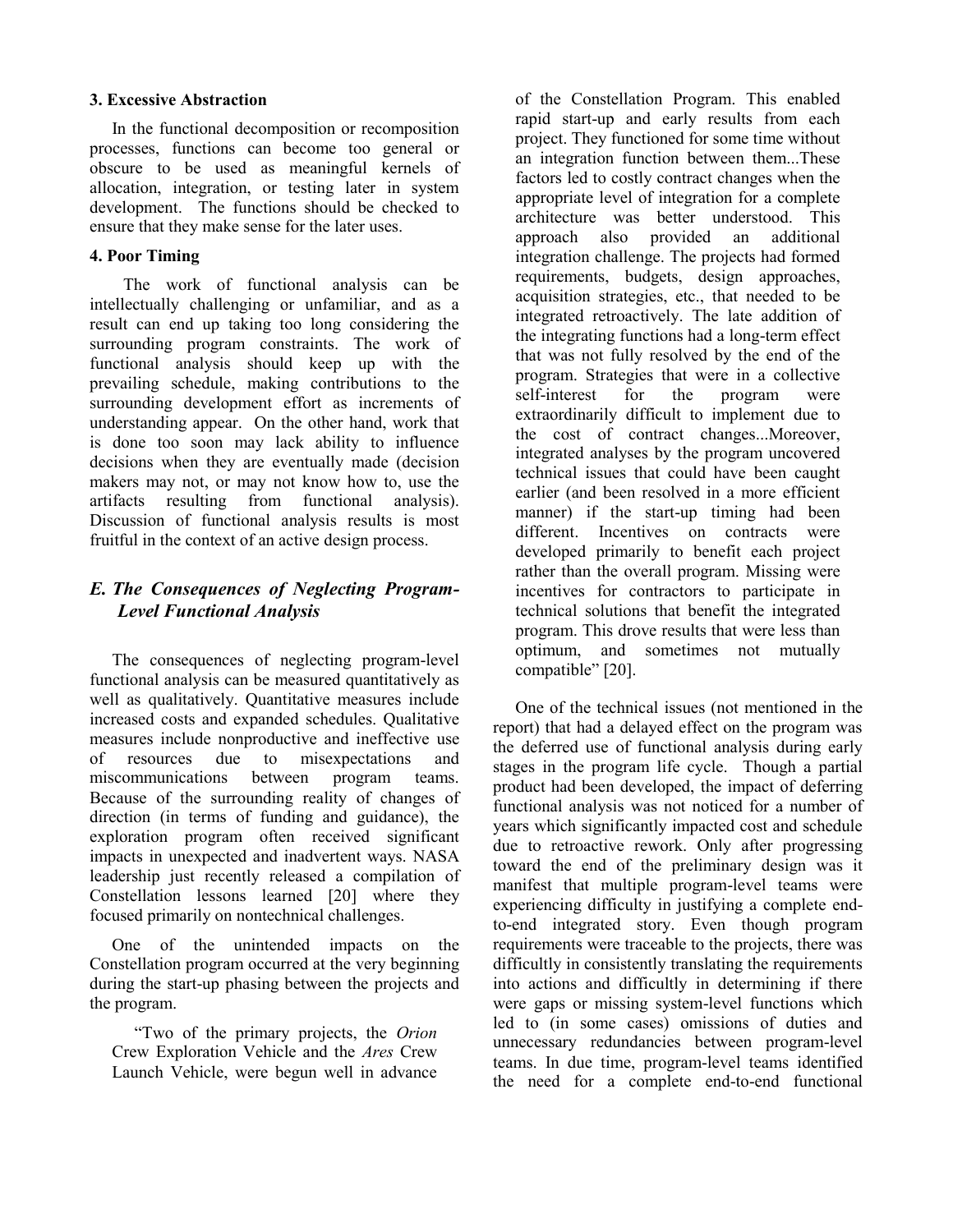analysis. This issue, however, was not fully resolved by the end of the program.

Without a functional analysis, it may be difficult for a program to converge to an acceptable system design, to recognize opportunities for commonality, to identify gaps in contracts with vendors for subordinate systems, to avoid discovering unintended emergent behaviors or major errors late in the lifecycle, to manage the human-machine interface, to identify system-level verification and validation criteria, or to certify that its system is safe. If any of these difficulties are encountered, we would suggest looking back over the history to see whether a functional analysis was done; if not, it is essential to complete one before such situations can be corrected. Of course, it is undesirable to go without the benefits of performing functional analysis early, but to some extent, functional analysis can be performed later in the life-cycle for emergency redesigns of the program or the system.

The absence of a functional analysis is likely to produce a situation where the top-level engineering organization is not aware of the emergent qualities introduced by the interactions of the system components. The organization may erroneously come to the conclusion that the top level has no legitimate engineering function, and managerially has no reason to exist beyond double-checked accountability imposed on the lower-level organizations. The sequel is a self-fulfilling prophecy, in which the organization believes there is no need for systemlevel qualities, and the final product ends up having none. Essentially, this situation is an abrogation of the entire concept of systems engineering.

## **IV. Conclusions**

As NASA evolves its human space exploration capability to include diverse partners, there is an increased need to integrate and effectively allocate responsibilities between government and commercial stakeholders to achieve coordinated results. The system engineering and integration technique of functional analysis will provide performance, risk, and safety advantages to such a large-scale government-commercial partnership by helping to manage the interfaces, interactions and influences between diverse components and heterogeneous players. Lessons learned from the Space Shuttle and Constellation programs all attest to the sustained need

for strong program-level functional integration across the life cycle as a means of achieving mission success within cost and schedule constraints. For large-scale exploration programs, there needs to be a paradigm shift away from a tendency to see cost and schedule as separated from the way the organization goes about realizing the end product (via people or the technical end product). The organization (of the people and the end product) and the methods by which the product is integrated both have direct and indirect effects on cost and schedule. Functional analysis is an effective solution that can both improve and clarify the connections between costs, schedule and organization of the technical effort.

# **References**

[1] *FY 2012 Complete Budget Estimates, National Aeronautics and Space Administration,* NASA Headquarters, Washington, DC, February 14, 2011, [http://www.nasa.gov/pdf/516675main\\_NASAFY12\\_Budget\\_Esti](http://www.nasa.gov/pdf/516675main_NASAFY12_Budget_Estimates-508.pdf) [mates-508.pdf](http://www.nasa.gov/pdf/516675main_NASAFY12_Budget_Estimates-508.pdf) [accessed 2 Aug 2011].

[2] *Systems Engineering Fundamentals,*  <http://www.dau.mil/pubs/pdf/SEFGuide%2001-01.pdf> [accessed 25 Aug 2011], Defense Acquisition University Press, 2001, page 31.

[3] Guerra, Lisa, *Space Systems Engineering: Functional Analysis Module*; Department of Aerospace Engineering at the University of Texas at Austin, Austin, Texas, 2008, <http://spacese.spacegrant.org/index.php?page=functional-analysis> [accessed 3 Aug 2011].

[4] Buede, Dennis M., *The Engineering Design of Systems – Second Edition*, p. 214, Wiley, 2009.

[5] *DoD Architecture Framework v. 1.5*, Vol. I, Dept. of Defense, Washington D.C. 23 April 2007, [http://www.health.mil/Libraries/Captions/DoDAF\\_Volume\\_I.pdf](http://www.health.mil/Libraries/Captions/DoDAF_Volume_I.pdf) [accessed 4 Aug 2011].

[6] *IEEE Recommended Practice for Architectural Description of Software-Intensive Systems*, Figure 1, IEEE Std 1471-2000, IEEE Standards Association, Piscataway, N.J., 21 September 2000, <http://standards.ieee.org/findstds/standard/1471-2000.html> [accessed 4 Aug 2011].

[7] Browning, Tyson R., "Applying the Design Structure Matrix to System Decomposition and Integration Problems: A Review and New Directions"*, IEEE Transactions on Engineering Management,* Vol. 48, No. 3, August 2001,